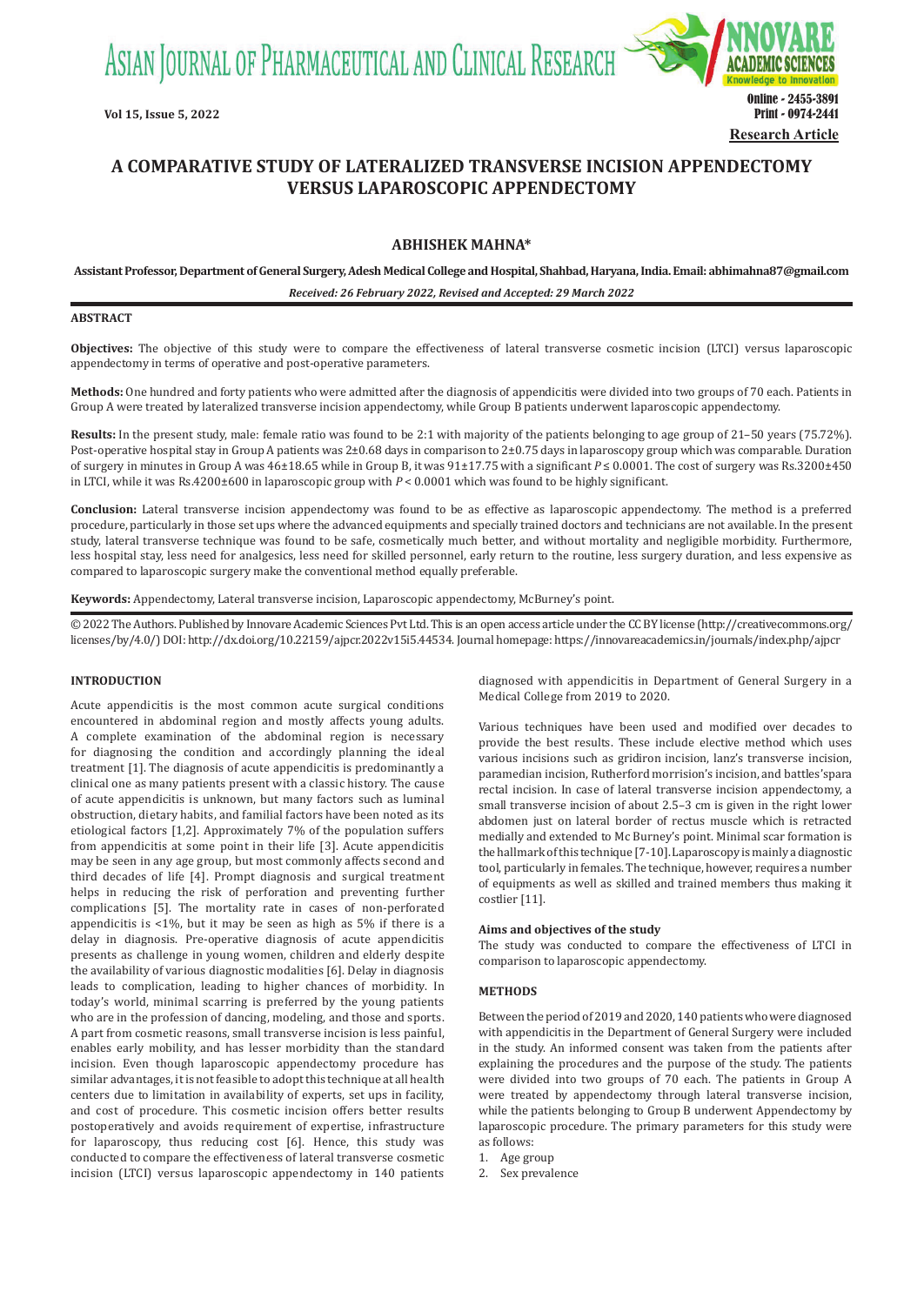**Table 1: Age distribution**

| Age       | <b>Number</b> | Percentage |
|-----------|---------------|------------|
| $11 - 20$ | 14            | 10.00      |
| $21 - 30$ | 41            | 29.29      |
| $31 - 40$ | 40            | 28.57      |
| $41 - 50$ | 25            | 17.8       |
| $51 - 60$ | 16            | 11.43      |
| $61 - 70$ | 2             | 1.43       |

3. Duration of the surgery

4. Cost of the surgery<br>5. Post-operative host

Post-operative hospital stay

#### **Inclusion criteria**

All patients attending the surgical OPD or admitted in surgery ward with established diagnosis of appendicitis after subjecting them to all the necessary investigations.

#### **Exclusion criteria**

Patients excluded from the study were those who had complicated appendicitis, secondary systemic illnesses, and those who had obesity.

## **RESULTS**

The above parameters were evaluated for both the groups and following results were found:

### **Age distribution**

In the present study, the age of patients ranged from 14 to 62 years. About 75.72% of the patients were in the age group of 21–50 years and about 10–12% below and above it, as shown below (Table 1).

#### **Sex distribution**

About two-third of the patients were male in the present study resulting in male: female ratio of 2:1.

#### **Duration of surgery**

The average duration of surgery was significantly longer for laparoscopic appendectomy as compared to the lateral incision group (91 min vs. 46 min, *P* < 0.0001) (Graph 1).

#### **Post-operative stay**

Post-operative stay was almost same in both groups, of about 3 days (Graph 2).

#### **Cost of surgery**

Laparoscopic appendectomy was significantly costlier than LTCI appendectomy (Rs.4200 vs. Rs.3200), when cost was calculated using same medicines for both the groups. The difference was mainly due to the higher cost of general anesthesia required for laparoscopic appendectomy and the higher operative charges for laparoscopic appendectomy (Graph 3).

## **DISCUSSION**

In this study, majority of patients were male (male: female ratio was 2:1) with 67.86 of patients being males and 32.14 being females. This was comparable to the study done by Malik *et al* [10]. In our study, 75% patients were in the age group 21–50 years, which are comparable to the observation made by Das and Roy in their study. Laparoscopic appendectomy consumed longer duration compared to LTCI in our study. The average time duration of laparoscopic versus LTCI being 91 min versus 46 min, respectively, with *P* value of which is highly significant. This is comparable with study done by Shasin *et al*. Post-operative stay is comparable in patients undergoing LTCI and laparoscopic procedure, that is, 3±0.75 and 3±0.68 days. Cost of surgery is significantly reduced in LTCI compared to laparoscopic procedure with values being Rs.3200±450 versus Rs.4200±600, respectively, which is comparable to study done by Shashin *et al*. [4,6,7,9].



**Graph 1: Comparison of duration of surgery**



**Graph 2: Comparison of post-operative stay**



**Graph 3: Comparison of cost of surgery**

### **CONCLUSION**

Appendicitis in any age group requires surgical intervention at the earliest after establishing the proper diagnosis. However, in the health care centers where laparoscopic set up and skilled workforce is unavailable, this conventional lateral transverse incision appendectomy is equally effective as laparoscopic appendectomy. In the present study, lateral transverse incision technique is quiet safe and esthetically acceptable and has no mortality and negligible morbidity [12,13]. Furthermore, this technique has shown to decrease the hospital stay of the patient, less requirement of analgesics postoperatively, minimal requirement of specially trained personnel, early return to the normal life, less duration of surgery, and cheaper in comparison to laparoscopic surgery.

### **AUTHORS FUNDING**

None as the study was carried out on patients admitted through diagnosis in OPD in medical college.